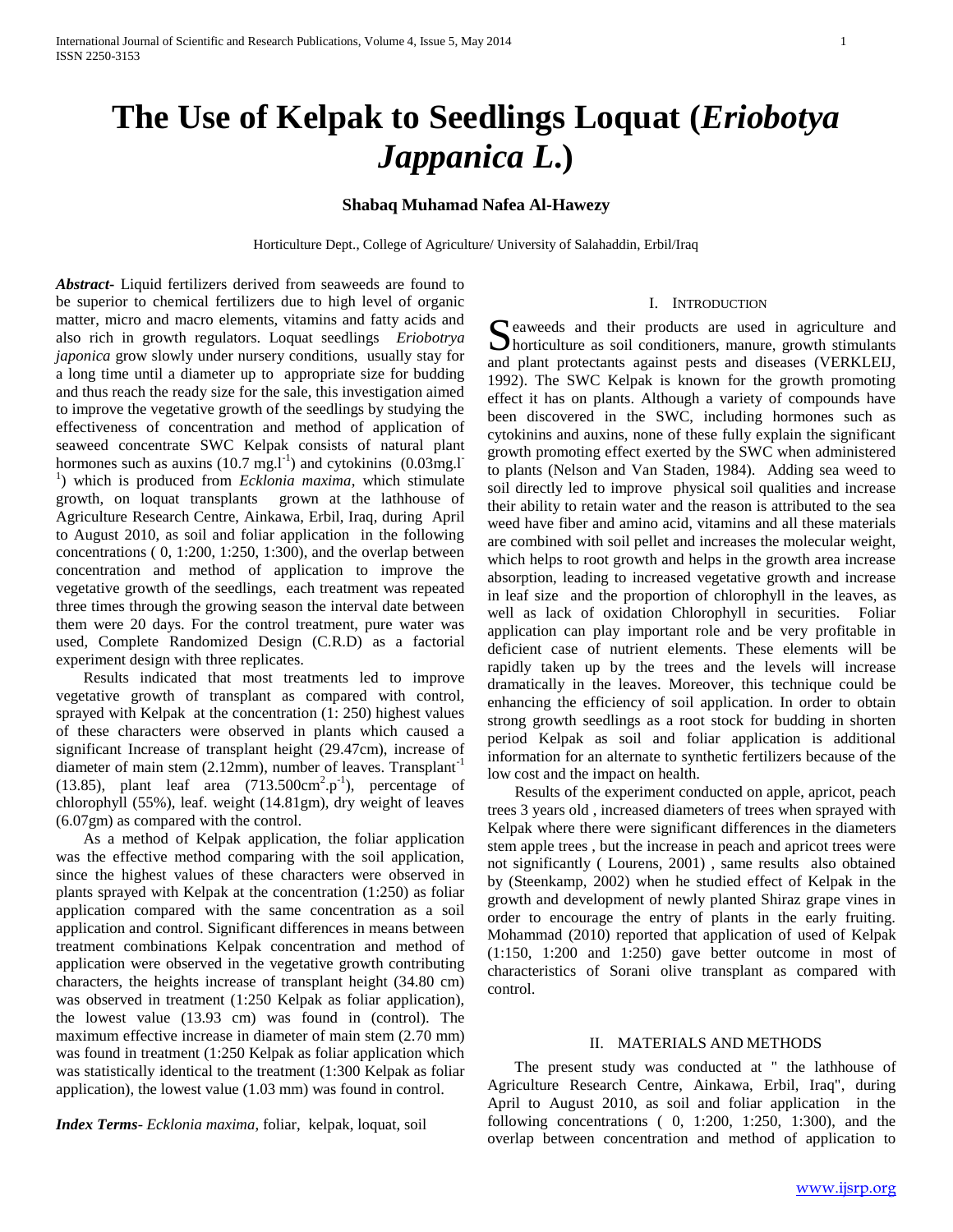improve the vegetative growth of the loquat transplants on one year old, uniform in size and vigor, free from attack of diseases and pests were selected on which given treatments were applied, each treatment was repeated three times through the growing season the interval date between them were 20 days. For the control treatment, pure water was used, Complete Randomized Design (C.R.D) as a factorial experiment design with three replicates. All seedlings received the same agricultural practices. At the end of the growing season (August) of the following determinations were measured for the same seedlings: Increase of transplant height (cm), increase of diameter of main stem  $(nm)$ , number of leaves per transplant, leaf area  $(cm<sup>2</sup>)$ , plant leaf area  $(cm^2.p^{-1})$ , percentage of chlorophyll  $(\%)$ , leaf. weight (gm), dry weight of leaves (gm), and percentage of dry material (%).

#### III. RESULTS AND DISCUSSION

 The present value in Table 1 has revealed the consistent and most significant results for growth parameters due to application of kelpak out of four different concentrations, the concentration (1:250) resulted a significant Increase of transplant height (29.47cm), increase of diameter of main stem (2.12mm), number of leaves per transplant(13.85), percentage of chlorophyll (55%), leaf. weight (14.81gm), dry weight of leaves (6.07gm) as compared with the control (14.03cm), (1.05mm), (8.25),  $(356.167 \text{cm}^2 \cdot \text{p}^{-1})$ ,  $(5.35 \text{gm})$  respectively, while the maximame increasing of lef earea  $(56.26 \text{ cm}^2)$ , plant leaf earea  $(717.00 \text{ cm}^2)$  $cm2.p^{-1}$ ), Percentage of chlorophyll (55.50 %) responded significantly to the treatment (1:300 Kelpak) which was statistically identical to treatment ( 1:250 Kelpak). (Louens, 2001, Steenkamp, 2002, Masny and Zurawiez, 2004, Mohammad, 2010). This increase is due to the influence of as auxins and cytokinins which contribute to directing and movement of nutrients in the vegetative parts of the plant, increasing constituent parts of the total vegetative (Mothes and Engelbrecht, 1961. Blunden et al., 1997) reported that the seaweed extract applied as foliar spray enhanced the leaf chlorophyll level in plants; **t**his increase in chlorophyll content may be due to a decrease in chlorophyll degradation by betaines**,**  Glycine betaine delays the loss of photosynthetic activity by inhibiting chlorophyll degradation during storage conditions in isolated chloroplasts; Seaweeds extracts contain Betaine which as a nitrogen source may increase this parameter (Genard et al., 1991; Whapham et al., 1993; Blunden et al., 1997).

 The results of the study also indicate that the effectiveness of foliar applic ations with respect to soil applications. It can be seen that foliar applied was most effective at all vegetative growth parameters**.**

 Significant differences in means between treatment combinations Kelpak concentration and method of application were observed in the vegetative growth contributing characters such as: Increase of transplant height (cm), increase of diameter of main stem (mm), number of leaves per transplant, leaf area  $(cm<sup>2</sup>)$ , plant leaf area  $(cm<sup>2</sup>.p<sup>-1</sup>)$ , percentage of chlorophyll  $(%$ ), leaf. weight (gm), dry weight of leaves (gm), and percentage of dry material (%) responded significantly to the treatments (Table 1). The heights Increase of transplant height (34.80 cm) was observed in treatment (1:250 Kelpak as foliar application), the lowest value (13.93 cm) was found in (control). The maximum

effective increase in diameter of main stem (2.70 mm) was found in treatment (1:250 Kelpak as affoliar application which was statistically identical to the treatment (1:300 Kelpak as foliar application), the lowest value (1.03 mm) was found in control.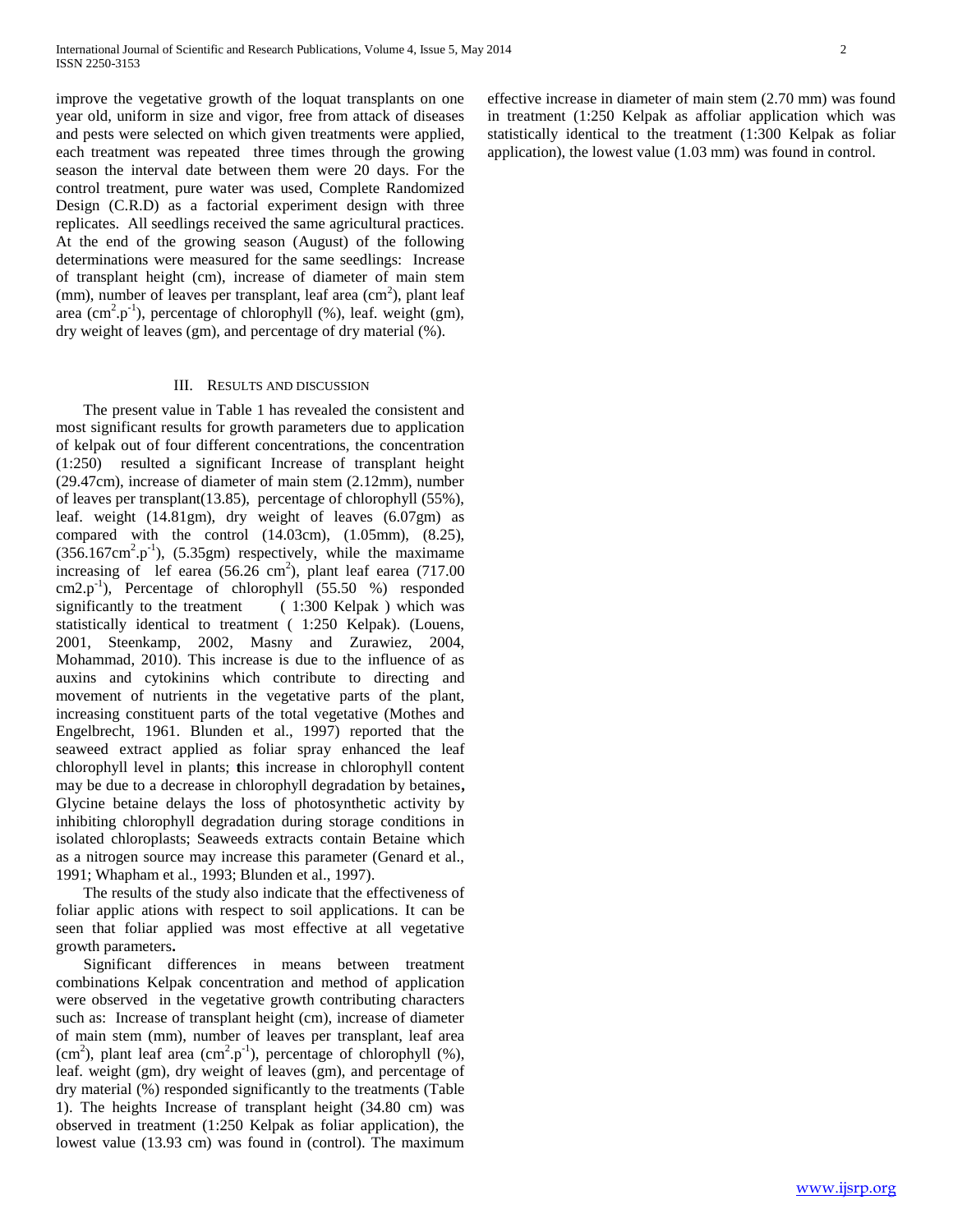# **Table 1. Effect of Concentration of Kelpak and method of application on vegetative growth characteristics of loquat transplants.**

| <b>Characterises</b> | Increase of<br>transplant<br>height $(cm)$ | Increase of<br>diameter of main<br>stem(mm) | Number of<br>leaves per<br>transplant | Leaf area<br>$(cm^2)$ | <b>Plant.</b> leaf area<br>$(cm^2.p^{-1})$ | Percentage of<br>chlorophyll % | Leaf. Weight<br>(gm) | Dry weight of<br>leaves (gm) | Percentage of<br>dry material<br>$\%$ |  |
|----------------------|--------------------------------------------|---------------------------------------------|---------------------------------------|-----------------------|--------------------------------------------|--------------------------------|----------------------|------------------------------|---------------------------------------|--|
| Con. Kelpak          |                                            |                                             |                                       |                       |                                            |                                |                      |                              |                                       |  |
|                      | 14.03 d                                    | 1.05d                                       | 8.25c                                 | 44.09 d               | 356.167 c                                  | 28.25c                         | 11.71 d              | 5.35c                        | 40.07 d                               |  |
| l:200                | 26.00c                                     | 1.74c                                       | 12.83 b                               | 50.63c                | 632.500 b                                  | 49.500 b                       | 13.53c               | 5.58 bc                      | 41.59c                                |  |
| 1:250                | 29.47 a                                    | 2.12a                                       | 13.85 a                               | 51.00 b               | 713.500 a                                  | 55.500 a                       | 14.81a               | 6.07a                        | 43.78 b                               |  |
| 1:300                | 26.54 b                                    | 2.02 <sub>b</sub>                           | 12.77 b                               | 56.26 a               | 717.00 a                                   | 55.50 a                        | 14.51 b              | 5.63 b                       | 44.78 a                               |  |

| $\bullet$<br><b>Method of application</b> |                             |               |                |                                              |              |                                              |                    |                    |                          |  |
|-------------------------------------------|-----------------------------|---------------|----------------|----------------------------------------------|--------------|----------------------------------------------|--------------------|--------------------|--------------------------|--|
| Soil                                      | 20.19 <sub>b</sub><br>40.IJ | $-$<br>1.310D | 221<br>11.32 D | $-771$<br>n<br>∸                             | 200 b<br>548 | 1.500 b                                      | 12.26 <sub>b</sub> | ാറ<br><u>.38 D</u> | 1.04P                    |  |
| $\mathbf{r}$ $\mathbf{r}$<br>Foliar       | 2702<br>7.oz a              | 2.14 a        | 12.29 a        | $\sim$ $\sim$ $\sim$<br>.<br>a <i>دع</i> ن ر | 661.583 a    | $E^{\wedge}$ $O^{\wedge}E$<br>$J = 0.01 J$ u | 15.02a             | രാ<br>. <i>.</i>   | $\overline{a}$<br>т. . — |  |

| Con. Kelpak and method of application |                                     |         |                   |                    |         |       |                 |         |                   |         |
|---------------------------------------|-------------------------------------|---------|-------------------|--------------------|---------|-------|-----------------|---------|-------------------|---------|
| $\overline{0}$                        |                                     | 13.93 g | 1.03 <sub>e</sub> | 8.04c              | 43.96 f | 353 g | 28 <sub>g</sub> | 11.19h  | 5.38 de           | 40.01 f |
| 1:200                                 | atio                                | 19.71 f | 1.30 <sub>d</sub> | 12.67 b            | 47.39 d | 565 e | 41f             | 11.56 g | 5.25e             | 41.00 e |
| 1:250                                 | applica<br>n<br>$\overline{\sigma}$ | 24.13 d | 1.53c             | 12.50 <sub>b</sub> | 45.76 e | 572 d | 46e             | 13.27 d | 5.63 cd           | 42.22 d |
| 1:300                                 | $\mathcal{L}$                       | 23.00 e | 1.40d             | 13.04 <sub>b</sub> | 53.96 c | 702 c | 51 d            | 13e     | 5.27e             | 43.32 c |
| $\overline{0}$                        |                                     | 14.12 g | 1.06e             | 8.47 c             | 44.21 f | 359f  | 28.5 g          | 12.22 f | 5.33 de           | 40.13 f |
| 1:200                                 |                                     | 32.30 b | 2.17 <sub>b</sub> | 13.00 <sub>b</sub> | 53.88 c | 700 c | 58 c            | 15.5c   | 5.90 bc           | 42.17 d |
| 1:250                                 |                                     | 34.80 a | 2.70a             | 15.20a             | 56.25 b | 855 a | 65 a            | 16.35a  | 6.50a             | 45.34 b |
| 1:300                                 | application<br>oliar                | 30.08c  | 2.63a             | 12.50 <sub>b</sub> | 58.56 a | 732 b | 60 <sub>b</sub> | 16.03 b | 6.00 <sub>b</sub> | 46.23a  |

A same letter in the column indicates that there is no significant difference  $(p<0.05)$ .